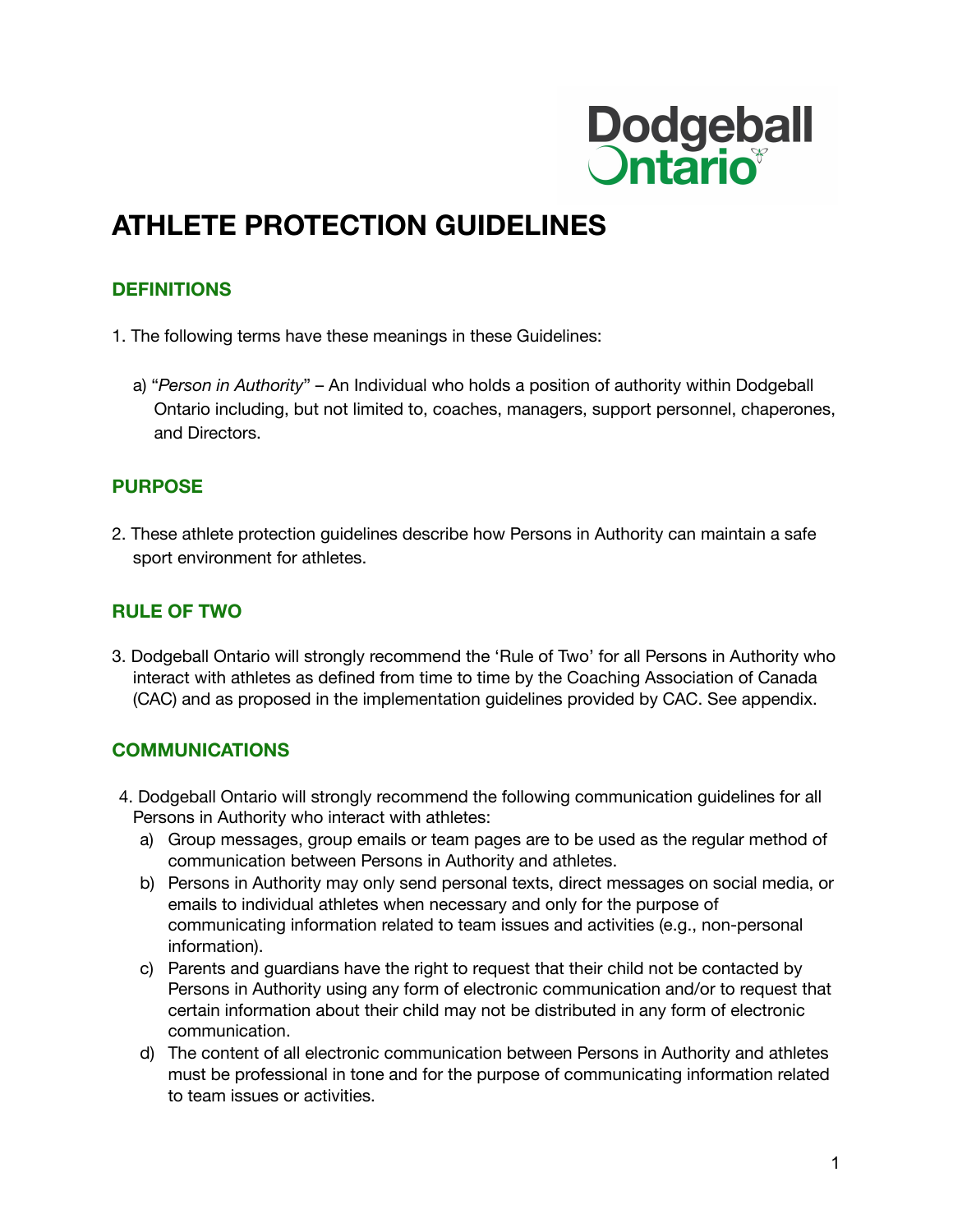- e) All communication between Persons in Authority and athletes must be between the hours of 6:00am and midnight unless extenuating circumstances exist.
- f) No communication concerning drugs or alcohol use (unless regarding its prohibition) is permitted.
- g) No sexually explicit language or imagery or sexually oriented conversation is permitted.
- h) Persons in Authority are not permitted to ask athletes to keep a secret for them.
- i) A Person in Authority should not become overly involved in an athlete's personal life.

#### **TRAVEL**

- 5. Dodgeball Ontario will strongly recommend the following travel guidelines for all Persons in Authority who travel with athletes:
	- a) A Person in Authority may not be alone in a car with an athlete unless the Person in Authority is the athlete's parent or guardian.
	- b) A Person in Authority may not share a room or be alone in a hotel room with an athlete unless the Person in Authority is the athlete's parent or guardian.
	- c) Room or bed checks during overnight stays must be done by two Persons in Authority.

For overnight travel when athletes share a hotel room, roommates will be age-appropriate (e.g., within two (2) years of age) and room assignments must be respectful of athletes' safety, individual requirements and rights.

#### **LOCKER ROOM / CHANGING AREA / MEETING ROOM**

- 6. Dodgeball Ontario will strongly recommend the following guidelines for the locker room, changing area, and meeting rooms:
	- a) Interactions between a Person in Authority and an individual athlete should not occur in any room where there is a reasonable expectation of privacy such as the locker room, meeting room, washroom, or changing area. A second Person in Authority should be present for any necessary interaction in any such room.
	- b) If Persons in Authority are not present in the locker room or changing area, or if they are not permitted to be present, they should still be available outside the locker room or changing area and be able to enter the room or area if required.

#### **PHOTOGRAPHY / VIDEO**

- 7. Dodgeball Ontario will strongly recommend the following photography / video guidelines:
	- a) Parents/guardians should sign a photo release form (i.e., as part of the registration process) that describes how an athlete's image may be used by Dodgeball Ontario.
	- b) Photographs and video may only be taken in public view, must observe generally accepted standards of decency, and be both appropriate for and in the best interest of the athlete.
	- c) The use of recording devices of any kind in rooms where there is a reasonable expectation of privacy is strictly prohibited.
	- d) Examples of photos that should be edited or deleted include:
		- a. Images with misplaced apparel or where undergarments are showing
		- b. Suggestive or provocative poses
		- c. Embarrassing images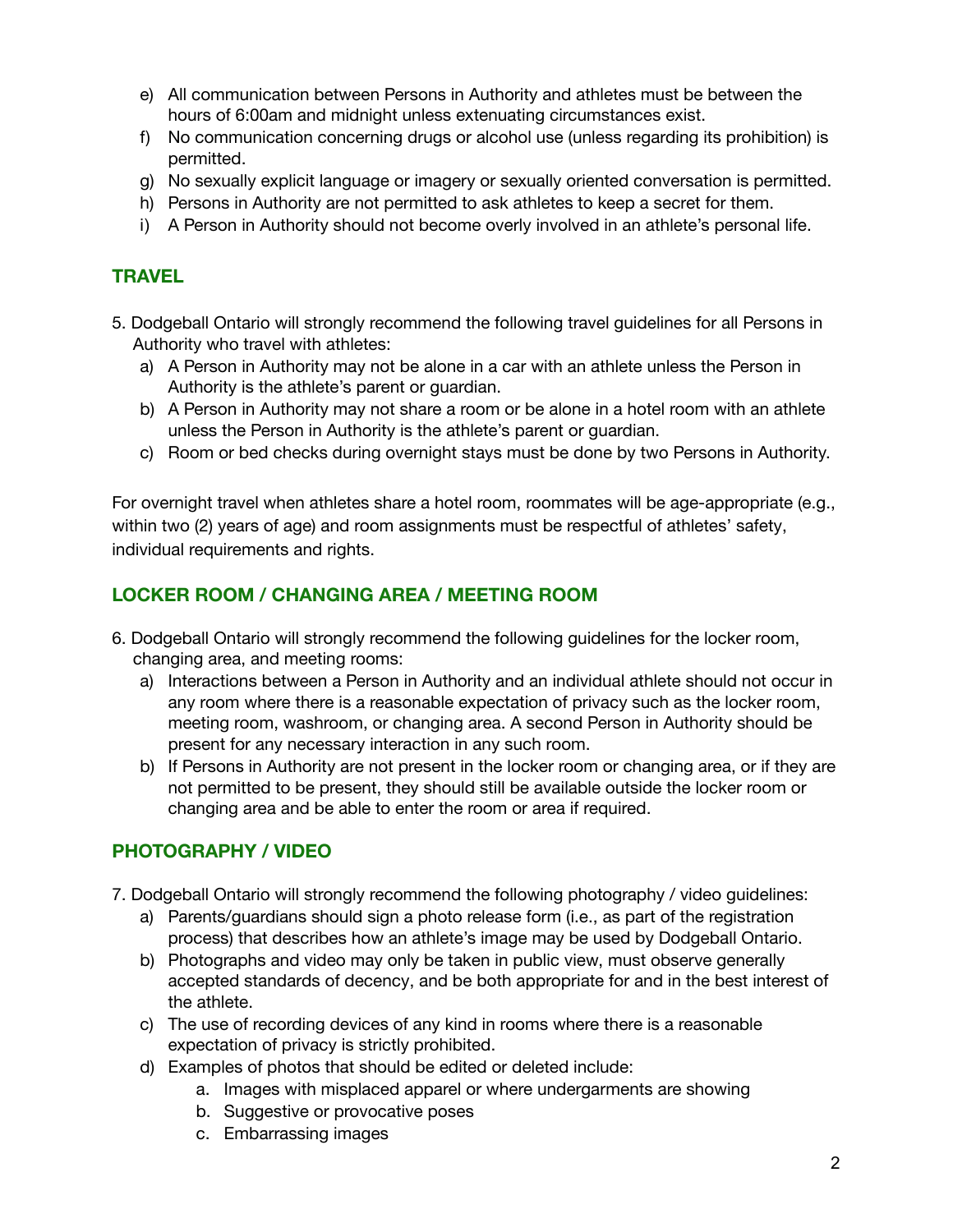#### **PHYSICAL CONTACT**

- 8. Dodgeball Ontario understands that some physical contact between Persons in Authority and athletes may be necessary for various reasons including, but not limited to, teaching a skill or tending to an injury. Dodgeball Ontario will strongly recommend the following touch guidelines:
	- a) Unless it is not possible because of serious injury or other circumstance, a Person in Authority should always clarify with an athlete where and why any touch will occur. The Person in Authority must make clear that they are *requesting* to touch the athlete and not *requiring* physical contact.
	- b) Infrequent, non-intentional physical contact, particularly contact that arises out of an error or a misjudgment on the part of the athlete during a training session, is permitted.
	- c) Making amends, such as an apology or explanation, is encouraged to further help educate athletes on the difference between appropriate and inappropriate contact.
	- d) Hugging, cuddling, physical horseplay, and physical contact initiated by the Person in Authority is not permitted. Dodgeball Ontario is aware that some younger athletes may initiate hugging or other physical contact with a Person in Authority for various reasons (e.g., such as crying after a poor performance) but this physical contact should always be limited.

#### **ADDITIONAL GUIDELINES**

- 9. Dodgeball Ontario strongly recommends the following additional guidelines:
	- a) A Person in Authority should never be alone with an athlete prior to or following a competition or practice, unless the Person in Authority is the athlete's parent or guardian. If the athlete is the first athlete to arrive, the athlete's parent should remain until another athlete or Person in Authority arrives. Similarly, if an athlete would potentially be alone with a Person in Authority following a competition or practice, the Person in Authority should ask another Person in Authority (or a parent or guardian of another athlete) to stay until all the athletes have been picked up. If an adult is not available then another athlete should be present in order to avoid the Person in Authority being alone with a single athlete.
	- b) Persons in Authority giving instructions, demonstrating skills, or facilitating drills or lessons to an individual athlete should always be doing so within earshot and eyesight of another Person in Authority.

#### **APPROVAL AND REVIEW**

13. This policy was approved by the Dodgeball Canada Board of Directors and adopted by the Dodgeball Ontario Board of Directors in July 2021, it will be reviewed annually.